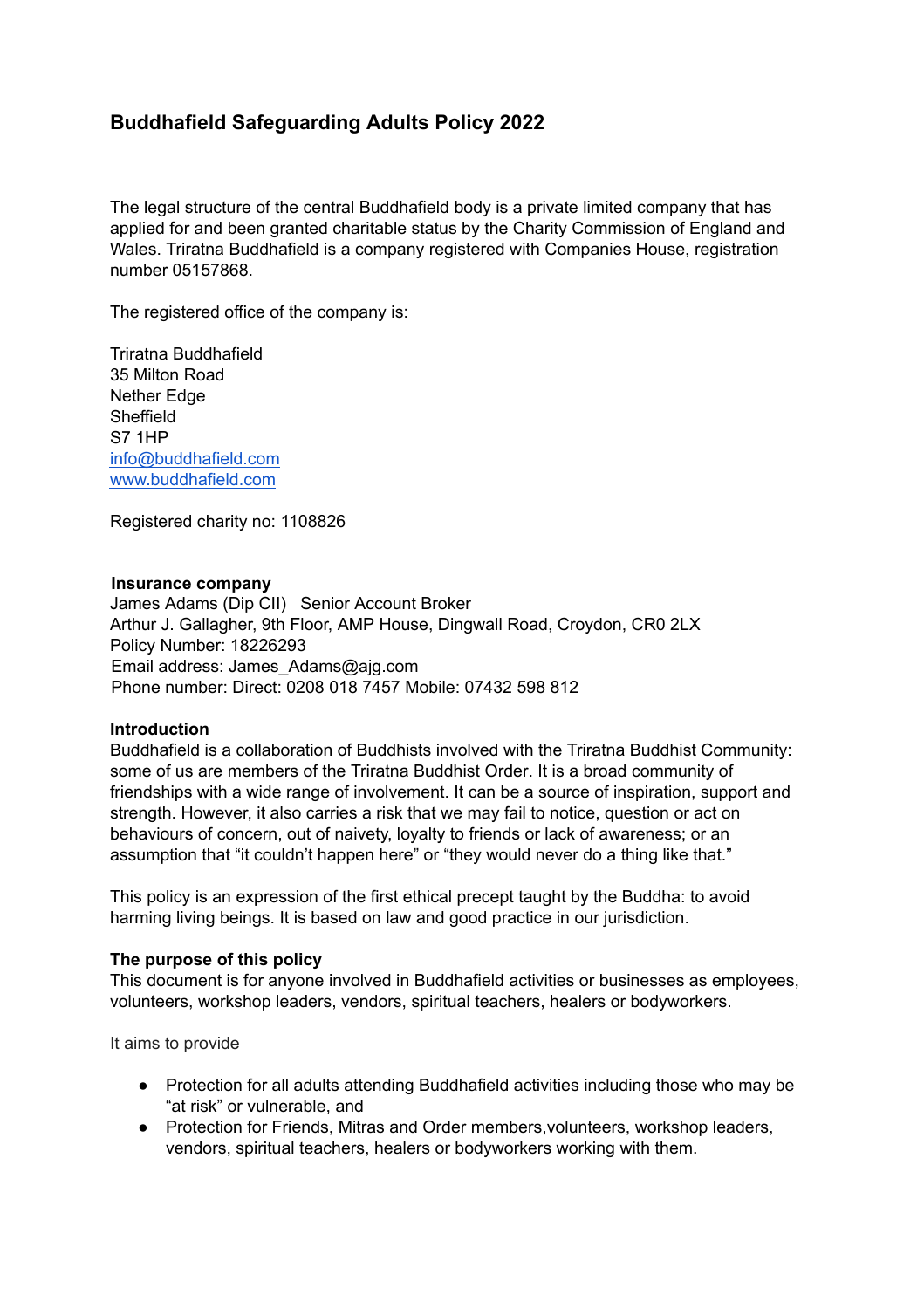It sets out

- information and practices contributing to the prevention of harm to adults at risk', previously known as 'vulnerable adults'
- what to do if harm is suspected.

# **Our values**

The trustees of Buddhafield wish all adults who come into contact with our charity in any way to flourish through their engagement with the Buddha, Dharma and Sangha.

We recognise an ethical duty to prevent or address harm to all adults in the course of our activities, including adults who may be at risk of harm or have care and support needs, as set out by the Charity Commission in its latest guidance: https://www.gov.uk/guidance/safeguarding-duties-for charity-trustees

The types of harm we have a duty to prevent and address are listed in Appendix 1; they apply by law to the care of adults who are deemed formally vulnerable or 'at risk'. However, this list also provides a guide as to the types of harm we must be alert to prevent or address in the case of all adults.

Although we do not run activities specifically for those with identifiable vulnerabilities, such as those who are carers, or who live with mental illness or addiction,we recognise that people who may be vulnerable in these ways do attend our events and take part in the life of our sangha. At the Buddhafield festival and at some other events we have eight step and twelve step recovery spaces.

**Kamalanandi is our Safeguarding officer.** He is responsible for coordinating the safeguarding of children and adults who may be at risk at Buddhafield events and within the Buddhafield community. (See also our Safeguarding Children policy.) Kamalanandi is the Mandate Holder for Safeguarding, this has a resource group comprised of Rose Barnes and Mariya Protzenko

Email **BuddhafieldSafeguarding@protonmail.com**

**Amaragita is our Safeguarding trustee and Chair.** She is responsible for making sure Safeguarding is taken seriously by the trustees and appears regularly on their agendas, ensuring the trustees comply with their Safeguarding obligations as required by the Charity Commission.

# Email **amaragita@gmail.com**

# **Who is an "adult"?**

For the purposes of this policy an "adult" is a person who has passed their 18<sup>th</sup> birthday regardless of the legal age of majority in any jurisdiction.

# **Who is an adult who is vulnerable or "at risk"?**

The UK Care Act 2014 defines such a person as "any person who is aged 18 years or over and at risk of abuse or neglect because of their needs for care and or support"; ie, they need care and support (whether or not the local authority is meeting any of those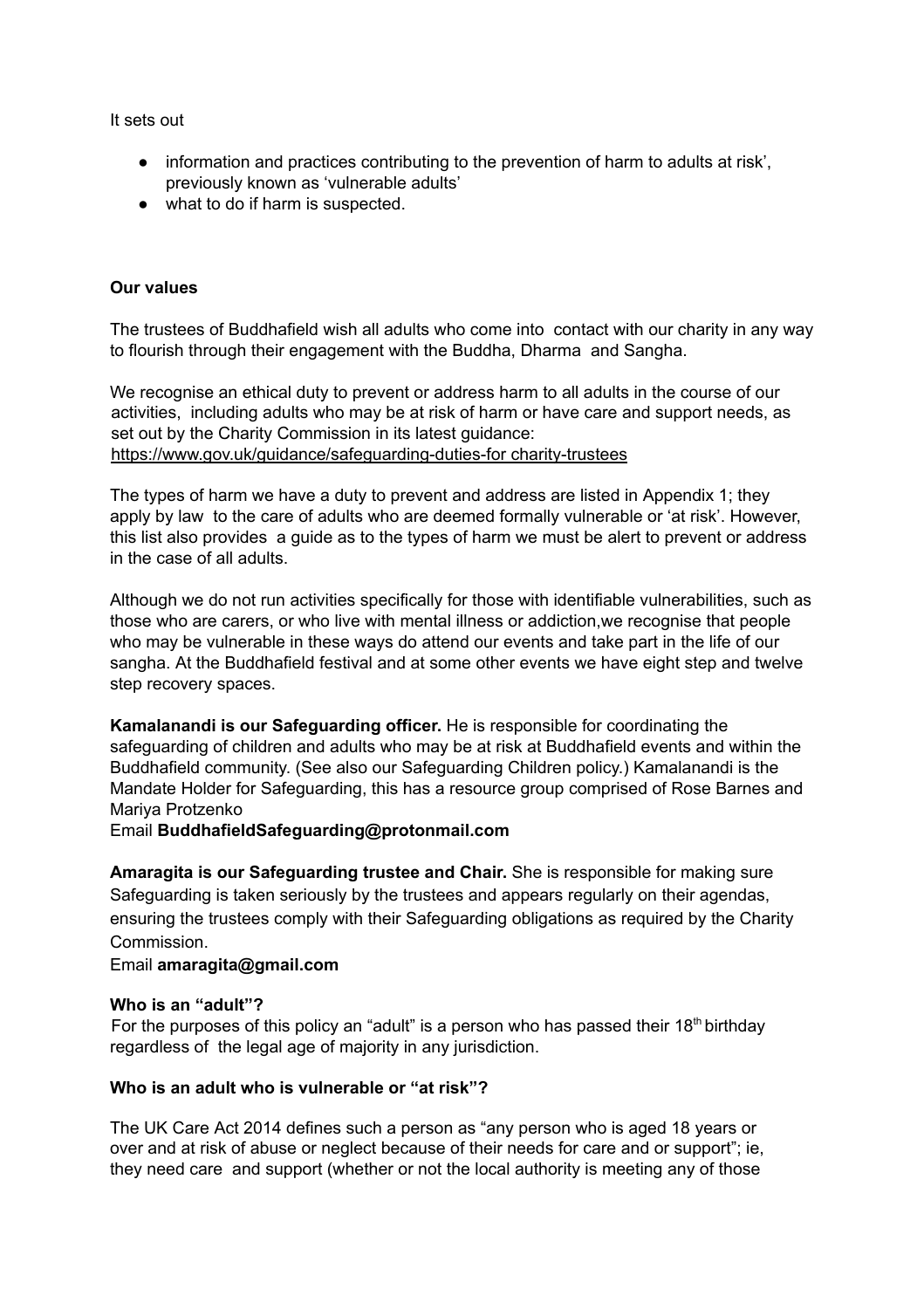needs); and "Is experiencing, or at risk of, abuse or neglect; and as a result of those care and support needs, is unable to protect themselves from either the risk of, or the experience of, abuse or neglect".

Adults who may be formally 'at risk' may also include those who

- have dementia
- have learning disabilities
- have mental health problems
- have drug, alcohol or substance dependency
- have physical or sensory disabilities
- have been bereaved, suffered grief and loss
- through age or illness are dependent on other people to help them
- live with domestic abuse
- are homeless
- are refugees or asylum seekers and
- for any reason may be considered not to have 'mental capacity'. (See below.)

Whether or not a person is "at risk" or "vulnerable" in these cases will vary according to circumstances, and it should be noted that a person with a physical disability is not necessarily vulnerable or at risk, though they could be. Each case must be judged on its own merits.

# **Definitions of abuse in adults**

See appendix 1. **Signs of abuse in adults** See appendix 2. **What is 'mental capacity'?** See appendix 3.

#### **Vulnerability can be variable**

Vulnerability and resilience can vary throughout a person's life. Many people who are generally emotionally and psychologically stable in most aspects of their lives and would not be formally classified as vulnerable or 'at risk' may on occasion may find themselves in a more vulnerable position, e.g. after a bereavement, serious illness, or breakdown of a relationship. They may be new to the practice of meditation and their practice may make them more sensitive.

For example, we will bear in mind that a person who is emotionally vulnerable for any reason may not be able to make balanced decisions regarding giving money or becoming more involved with Triratna, or entering into intimate relationships, whether friendship or relationships which are more romantic or sexual in nature. We will take great care to help each other avoid exploiting people in such everyday situations of vulnerability.

#### **Protecting those with psychological disorders**

We are aware that those attending our centre and activities include adults experiencing psychological disorders ranging from mild to severe.

We recognise that as Buddhists we do not have the professional skills to diagnose or help people with psychological disorders and that they may not be helped solely by the kindness of Buddhists. In such cases we may need to advise them to seek professional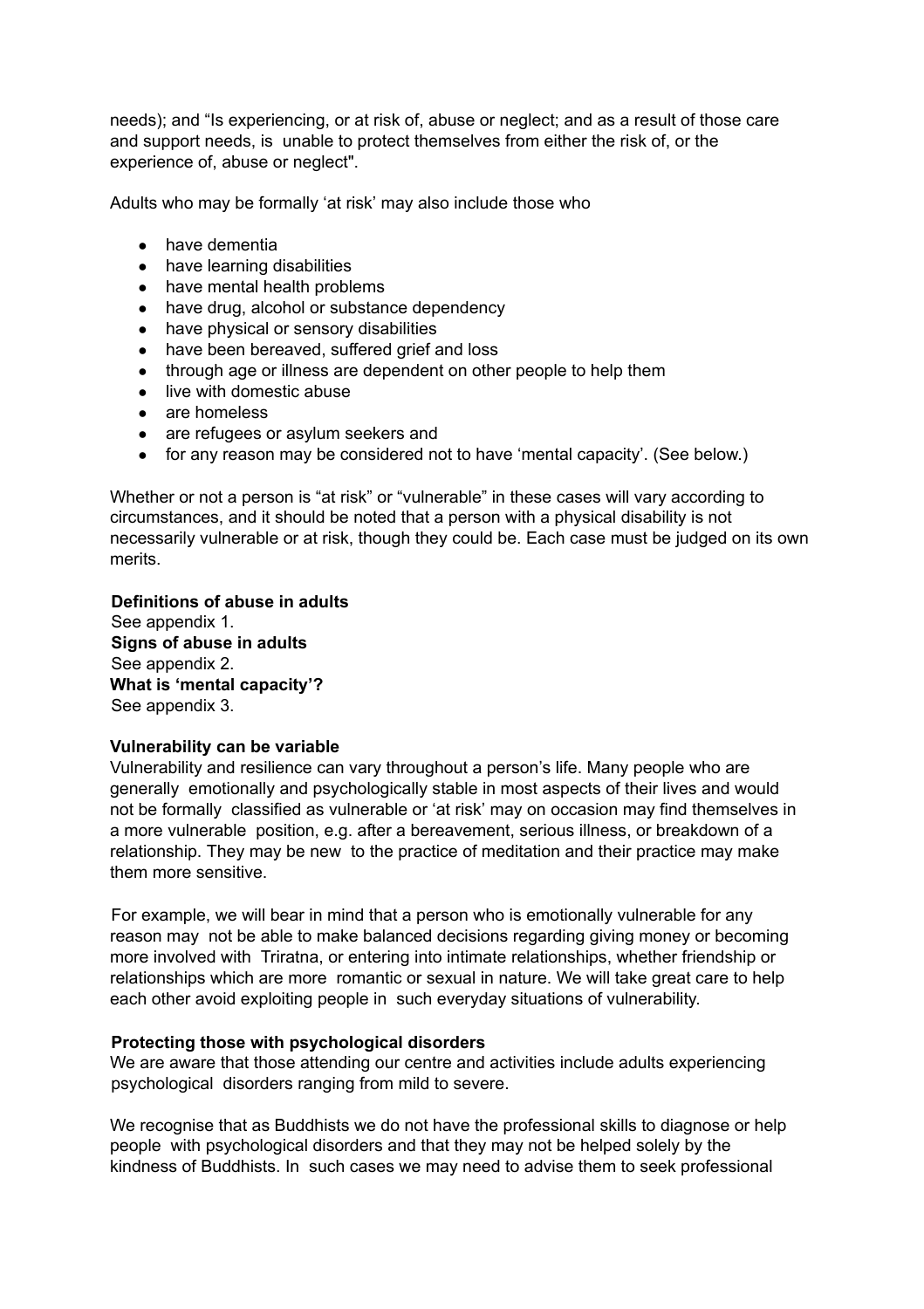help.

We are aware that for people with serious psychological disorders traditional Buddhist practices involving recognition of the illusion of self could be extremely dangerous. We may need to encourage them in traditional Buddhist practices involving the calming of body and mind, or to avoid meditation – altogether, or during periods of relapse.

Where we believe a person to be **at risk of** self harm or suicide we will encourage them to contact their GP, mental health team or to go to the accident and emergency department of the local hospital. If necessary we will make the contact on their behalf, with their permission. We will consult with Triratna's ECA Safeguarding Team if necessary: safeguarding@triratna.community

Where we consider there is **immediate danger** of a person harming themselves or others we will contact emergency services**,** without their permission if necessary.

#### **Protecting those with psychological disorders - online**

Buddhism and meditation are increasingly taught using online media. In person, it is *relatively* easy to notice where a person may have compromised mental health; online it is much more difficult.

We recognise that among those seeking *individual* online guidance from members of the Triratna Buddhist Order there may be some reporting meditation experiences which are an indication of serious psychological disorder.

In engaging in *individual* guidance online by email, blog, social media or text we will take great care at the start to establish with local Order members the identity, location and suitability of the participant, and which local Order members are available locally to support them *in person* and gaining permission to contact those Order members if we believe they are at risk. (This does not apply where the participant is an Order member and therefore well known to us.)

# **(Responding to children online** *See Buddhafield Child Protection Policy 2022.)*

# **DBS checks /security checks**

If in any doubt about the requirements for DBS checks our Safeguarding officer will check with external Safeguarding experts such as Thirtyone:eight (www.thirtyoneeight.org) to ensure that anyone required to have a DBS check has been checked, and to the correct level. Thirtyone:eight provide an advice line and online DBS service.

We understand that

- A) the Charity Commission states that wherever there is a legal entitlement to a DBS check in respect of a trustee, employee or volunteer, a DBS check should be carried out. In detail, this means that
- B) anyone employed by or volunteering for our charity in any capacity is eligible for a **Basic DBS check.** We are free to request these of any such person, but where a charity has a great many volunteers and staff and it is impracticable to DBS check all of them we must be able to demonstrate that for those who are unchecked other measures are in place to ensure the safety of all beneficiaries. This means we may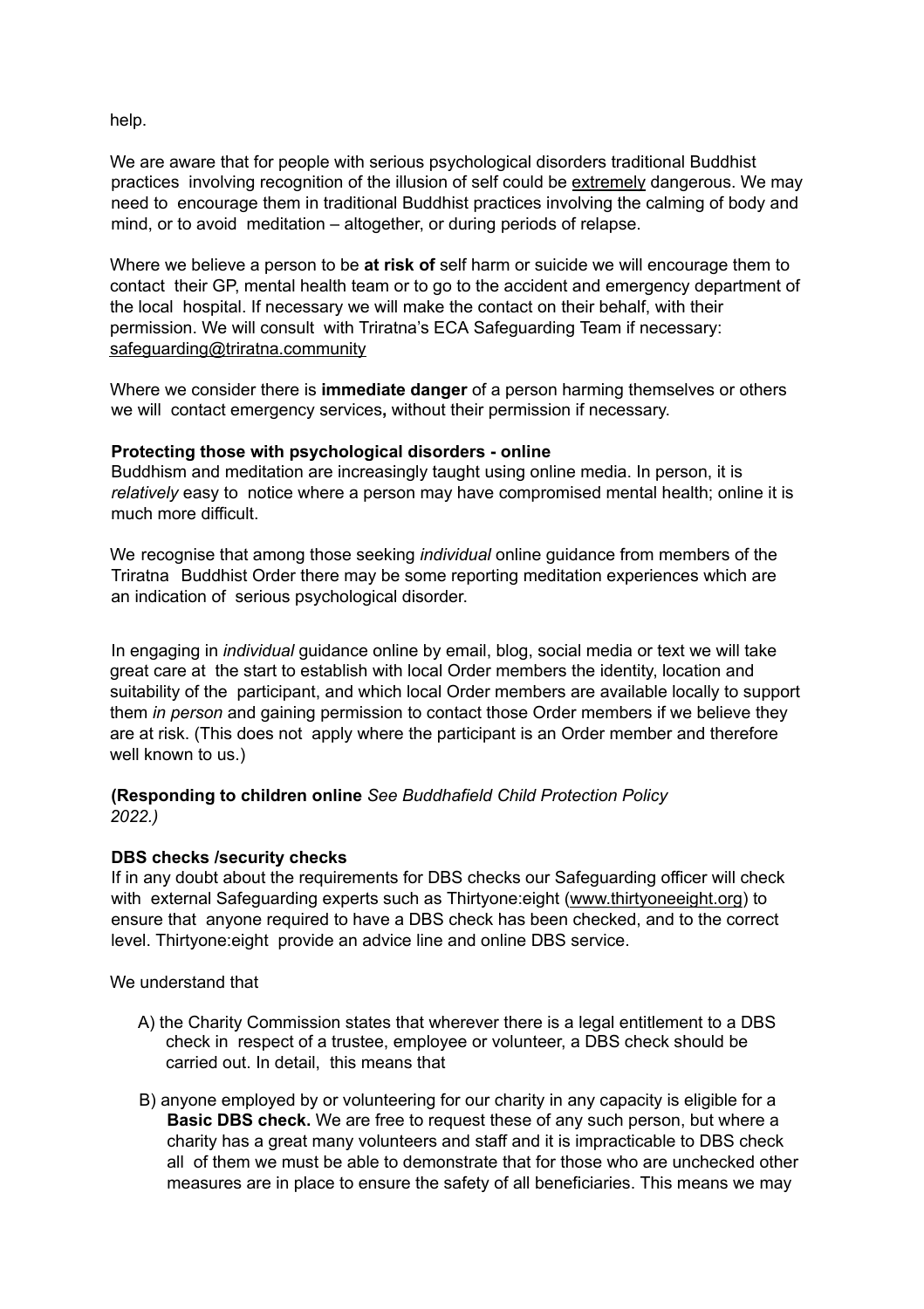decide to focus on obtaining Basic checks for those with responsibilities which render them *likely to be seen by others* as holding some degree of authority; for example:

- our Chair and trustees
- those working with our charity's money and finances
- our Safeguarding officer
- those who teach or lead and those who support them

Where any volunteer or staff member is not DBS checked we must be able to demonstrate that they

- are supervised by a person who is DBS checked
- have read the charity's Safeguarding policies and Child Protection Code of Conduct, had an opportunity to discuss them with the Safeguarding officer and
- have signed a document recording that they have read and agree to abide by them.

**C)** The core team (Mitras or Order members, paid or voluntary) directly responsible for any Buddhafield activity or event specifically intended and advertised for adults likely to be more vulnerable to influence, exploitation or mistreatment can and therefore must have an **Enhanced DBS check with a check of Barred Registers.**

Although we do not run activities specifically for those with identifiable vulnerabilities, such as those who are carers, or who live with mental illness or addiction,we recognise that people who may be vulnerable in these ways do attend our events and take part in the life of our sangha. At the Buddhafield festival and at some other events we have eight step and twelve step recovery spaces.

#### **D) DBS checks for addiction recovery meetings**

However, it has been agreed with the DBS Service by the 12-Step Movement that no DBS checks are needed for 12-Step meetings. This applies only to meetings run formally as 12-Step meetings, because they are co-facilitated by the participants and have no leadership. Where 12-Step meetings take place on our premises we will take care to clarify that Mitras and Order members taking part in such meetings are not seen as leading and do not behave as such and that these meetings are self-help groups held on our premises but not part of our programme of activities.

DBS checks may be required for those leading 8-Step meetings or other recovery programmes which are not part of the 12-Step Movement, and which are run as part of our programme of activities.

Where those running an activity can, and therefore must, have DBS checks, we will require anyone helping with such activities (paid or voluntary) who has not been DBS checked to be supervised at all times by someone who is DBS checked.

DBS checks are not required for those running general activities which adults with mental health difficulties or in addiction recovery (for example) may happen to attend.

**E)** DBS certificates apply to roles rather than persons and are not transferable from another role elsewhere.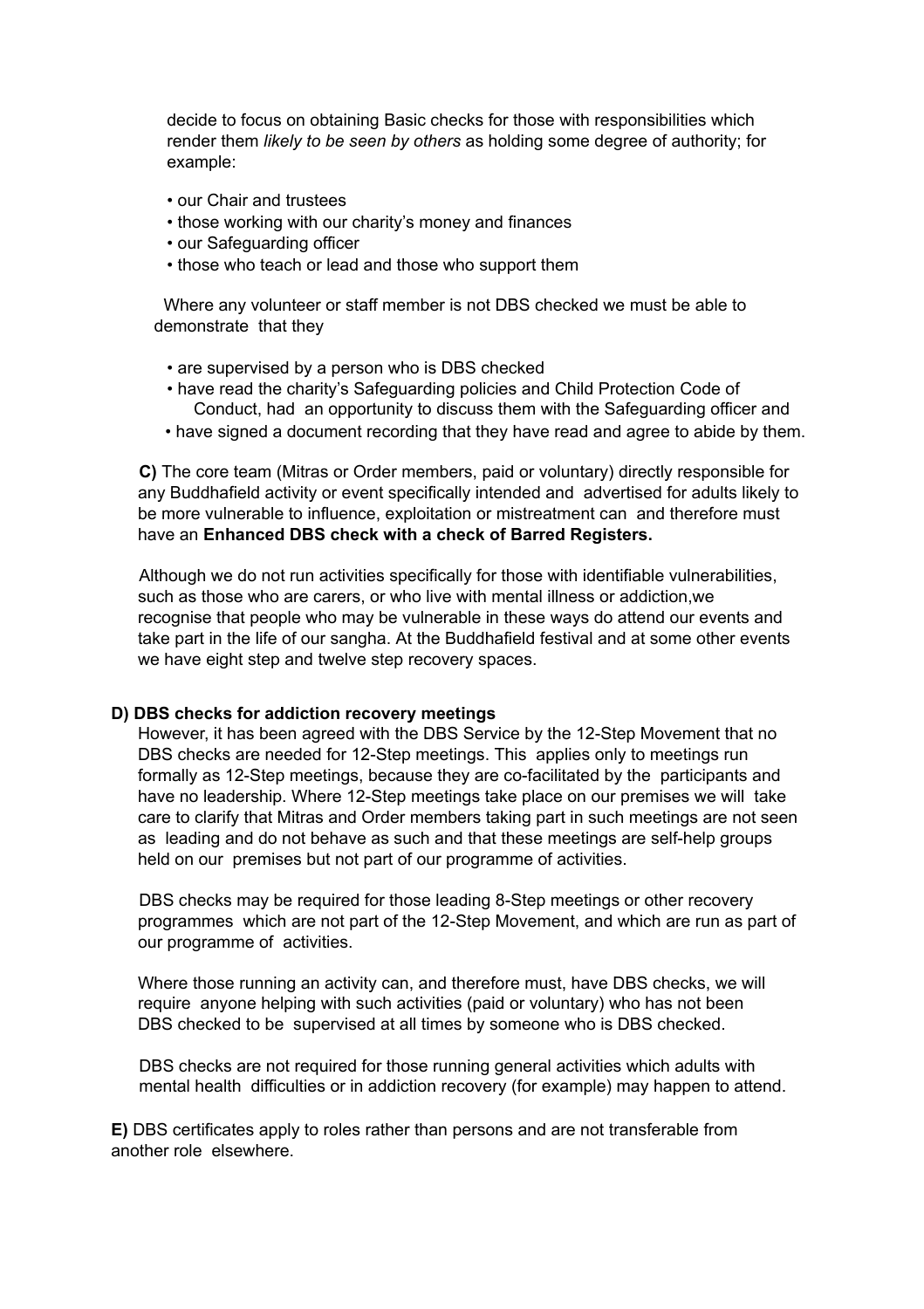**F)** It is regarded as good practice that any DBS certificate should be less than **three** years old.

#### **Managing those who pose a risk to others**

There may be cases where it is known that a person attending our activities is likely to pose a risk to others (for example, a person who is known to have a previous criminal conviction for sexual or other violent offences, who is on the UK Sex Offender Register, or someone who is under investigation for possible sexual or other violent offences).

Such a person will be asked by the Safeguarding officer to agree a behaviour contract setting out the terms of their continued participation in [name of Triratna Buddhist centre/charity/enterprise] activities within agreed boundaries and based on a risk assessment carried out by an Order member with professional experience in risk assessment. If our Safeguarding officer is not qualified to do this we will ask for help from the ECA Safeguarding team or another professionally qualified Order member. (See the document 'Managing those who pose a risk 2022'.)

Where it is felt that the charity does not have the resources to manage this relationship safely, we reserve the right to ask the person not to attend our activities.

Where necessary we will consult the ECA Safeguarding team: safeguarding@triratna.community.

#### **What is 'abuse'?**

'Abuse' is not a legal term, but covers a number of ways in which a person may be deliberately harmed (legally or illegally), usually by someone who is in a position of power, trust or authority over them, or *who may be perceived by that person to be in a position of power, trust or authority over them.* This could be a volunteer, workshop leader, vendor, spiritual teacher, healer, bodyworker, mitra or member of the Triratna Buddhist Order who is helping to run Buddhafield events. The harm may be physical, psychological or emotional, or it may exploit the vulnerability of the person in more subtle ways.

However, harm can also occur less consciously, through naivety, idealism or lack of awareness.

**Types of abuse** See Appendix 1. **Signs of abuse** See Appendix 2.

**If you have a concern** All allegations or suspicions should be taken seriously and reported to our **Safeguarding officer: Kamalanandi** email **BuddhafieldSafeguarding@protonmail.com**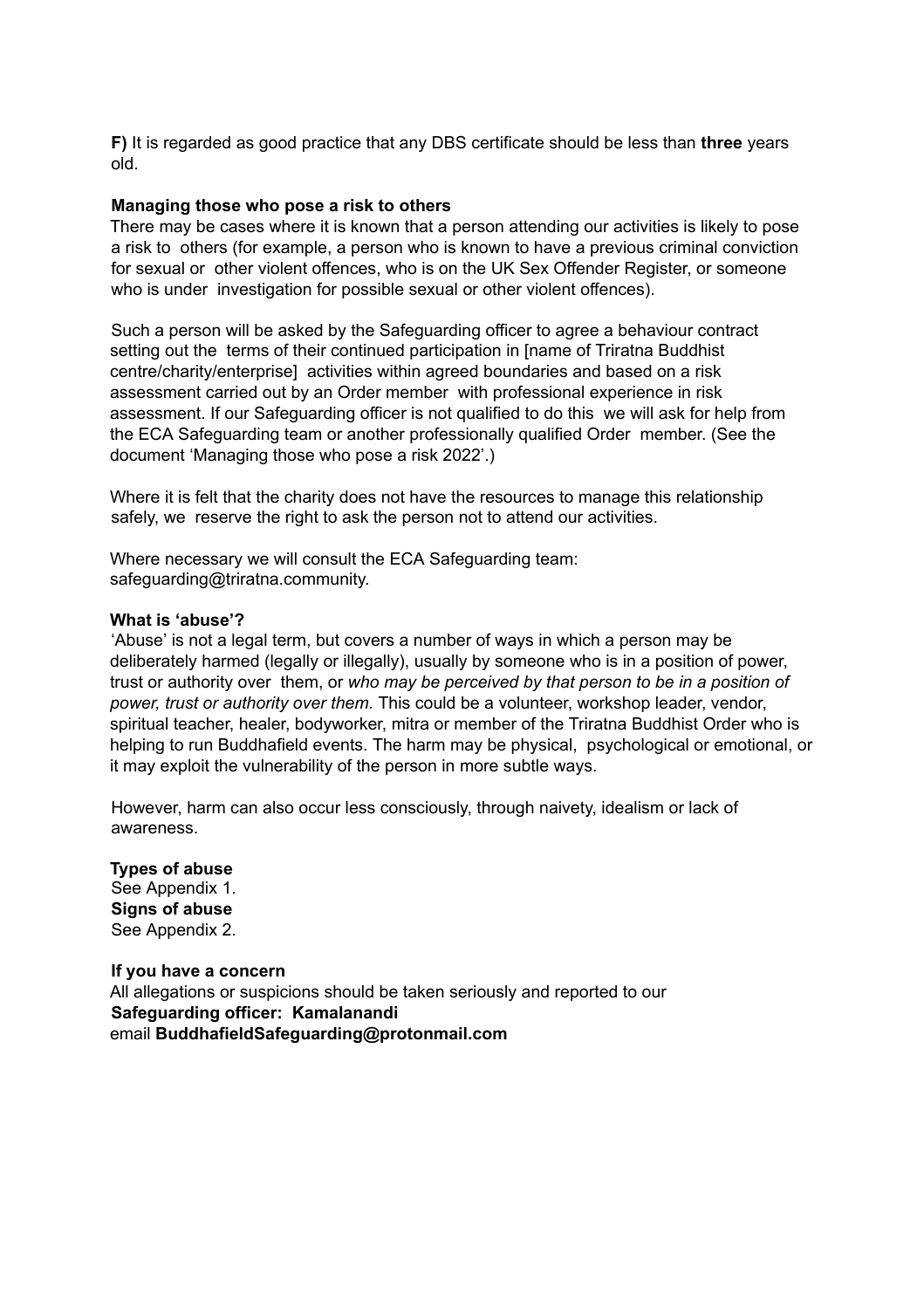# **If a person over 18 alleges abuse**

# **We understand that we need to**

- stay calm.
- listen patiently.
- reassure the person they are doing the right thing by speaking up.
- clarify issues of confidentiality early on. We will make it clear we may have to discuss their concerns with others, on a strictly need-to-know basis, if at all possible with their permission. (See below.)
- explain what we are going to do.
- write a factual account of what we have seen and heard, immediately.

# **We will do our best to avoid**

- appearing shocked, horrified, disgusted or angry.
- pressing the individual for details.
- making comments or judgments other than to show concern. Our responsibility is to take them seriously, not to decide whether what they are saying is true.
- promising to keep secrets.
- confronting any alleged perpetrator.
- risking contaminating the evidence by investigating matters ourselves.

# **What we will do next**

- We understand that our first concern must be the safety and wellbeing of this person and that we must not be distracted from this by loyalty to the person who has been accused or a desire to maintain the good name of Triratna or our charity.
- If the person receiving the disclosure is not our Safeguarding officer, they must tell the Safeguarding officer *only*, who will coordinate the handling of the matter on behalf of the charity's trustees. However, if the Safeguarding officer is not immediately available the matter should be communicated to the Chair of the charity or the Safeguarding trustee.
- We understand that every person has a legal right to privacy under the International Convention on Human Rights and data protection legislation; therefore if possible we need to get the person's consent to share the information they have given us, within the limits described here and below.
- If the adult alleging abuse is not formally vulnerable or 'at risk' and their complaint may be criminal, it is up to them to report to the police if they wish to; though we will offer them help and support to do this.
- If the person is formally vulnerable or 'at risk' we may report on their behalf, though with their permission *if possible.*
- Whether or not formally vulnerable or 'at risk', if the person may be in immediate danger the Safeguarding officer, Chair, Safeguarding trustee or person receiving the disclosure will phone social services or police straight away. A telephone referral will be confirmed in writing within 24 hours.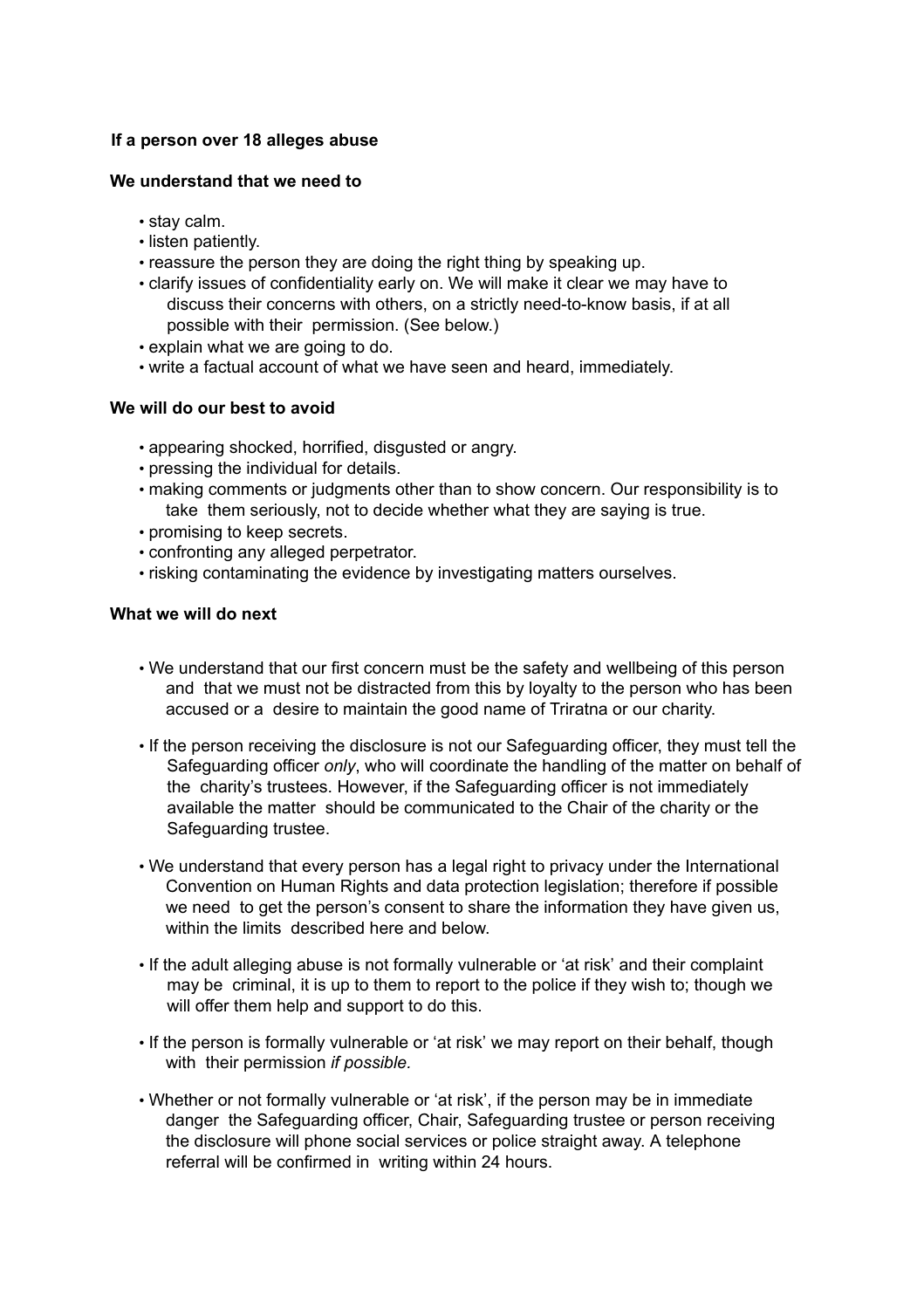If necessary, our Safeguarding officer will contact Triratna's ECA Safeguarding team for advice: safeguarding@triratna.community

- •It may be necessary, and therefore legally 'reasonable', to pass on information without the adult's consent if a child is at risk of harm, they may be at immediate risk of harm once they leave your company and/or a crime has been or is about to be committed; also if what is disclosed indicates that there is also a risk of harm to a child.
- The person receiving the disclosure will make detailed factual notes about the conversation/concern/incident as soon as possible, including time, date and location, and pass them to the charity's Safeguarding officer. (See 'Secure, confidential record-keeping' below.) As far as possible what the person has said should be recorded in their own words, as these could be used in court.
- We understand that no sangha member should attempt to investigate a criminal allegation, that this is the job of the police and that to attempt this could prejudice a court case and put the parties in danger.

Finally, we may need to make external reports

• In England and Wales we may need to make a Serious Incident Report to the Charity Commission:

https://www.gov.uk/guidance/how-to-report-a-serious-incident-in-your-charity. • We will report to our insurers any situation or incident that we consider might lead to a claim under our insurance policy.

If necessary we will consult the ECA Safeguarding team for guidance on this: safeguarding@triratna.community.

#### **Who else needs to know?**

We understand that confidentiality, sharing information only on a need-to-know basis, is very important. Under data protection legislation nobody has a right to know about a case – except, for Safeguarding purposes, those in a position to prevent further harm, and our Chair, who holds ultimate responsibility for the governance of the charity. For example, where there is a criminal allegation against a Mitra it could be justifiable for the Safeguarding officer, Safeguarding trustee, Chair and Mitra convenor to know about it.

This is not a matter of concealment but is intended to protect all concerned from further harm. It will also protect our sangha from fear, rumour and disharmony which will make it much harder to deal with the matter effectively without causing further harm.

#### **Secure, confidential record-keeping**

We understand our responsibility for secure and careful record-keeping. Our Safeguarding officer will keep a detailed log of all Safeguarding-related incidents as well as conversations, actions and the reasoning behind them. These should not be kept on any computer, but on an external hard drive or memory stick. To guard against loss in case the files, hard drive or memory stick become corrupted these will be backed up to another hard drive or memory stick and/or printed off. Any memory sticks, hard drives and paper copies will be stored in a locked cabinet, box or drawer accessible only to the Safeguarding officer and one or two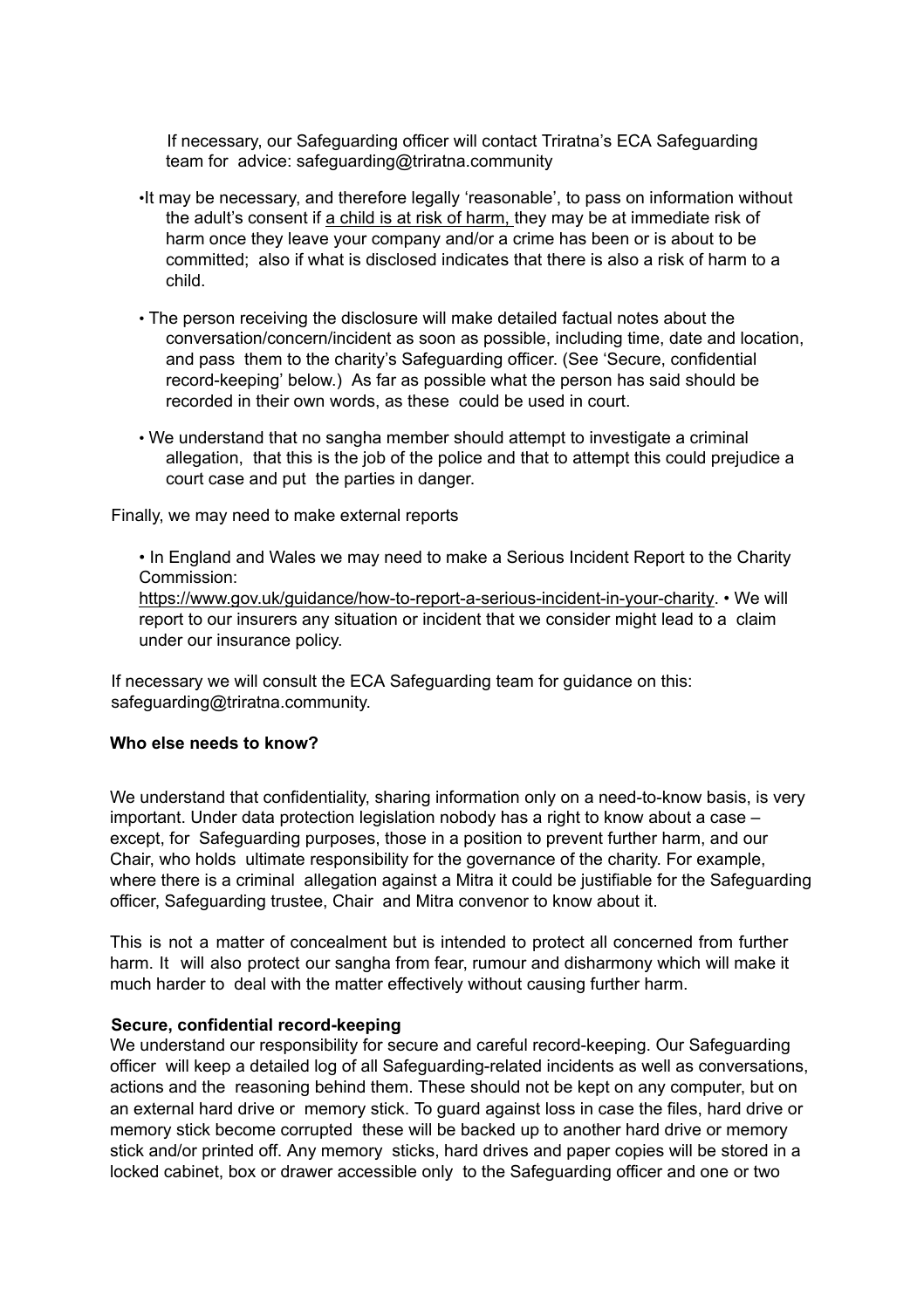others approved by our trustees, eg the Chair and Safeguarding trustee. We understand that such records must not be stored on individuals' own private computers.

We also understand that under data protection law we need to word our records in a form we would be happy for the subjects to read if they ask to, as is their legal right. This means notes should be factual and respectful, free of interpretations and value-judgements.

# **Keeping confidential records**

We understand that because many abuse cases come to light 30 or more years later we should keep our records for up to 50 years. This is important in order to address historical cases effectively but also for insurance purposes.

If our charity closes down, we will give our records to another Triratna Buddhist centre/charity to keep with their own confidential Safeguarding logs.

# **Reviewing our policies annually**

This document was adopted by the trustees of Triratna Buddhafield in May 2022 and will be reviewed and updated by the Safeguarding officer and trustees of Triratna Buddhafield, on or before May 2023.

# **Triratna Buddhafield**

**Chair Amaragita (Gabriela Pearse)**

**Chair's signature**

**Buddhafield Safeguarding Officer Kamalanandi (Jack Lyus) BuddhafieldSafeguarding@protonmail.com**

# **Safeguarding officer's signature**

#### **Date**

*This Buddhafield Adult Safeguarding policy is to be read in conjunction with the*

- *Buddhafield Child Protection Policy 2022*
- *Buddhafield Child Protection Code of Conduct 2022*
- *Triratna guidance document 'Caring for teenagers in Triratna 2022' and*
- *Triratna guidance document 'Managing those who pose a risk 2022'*

*This Triratna Model Safeguarding Adults Policy published 2022 by Triratna's ECA Safeguarding team. safeguarding@triratna.community*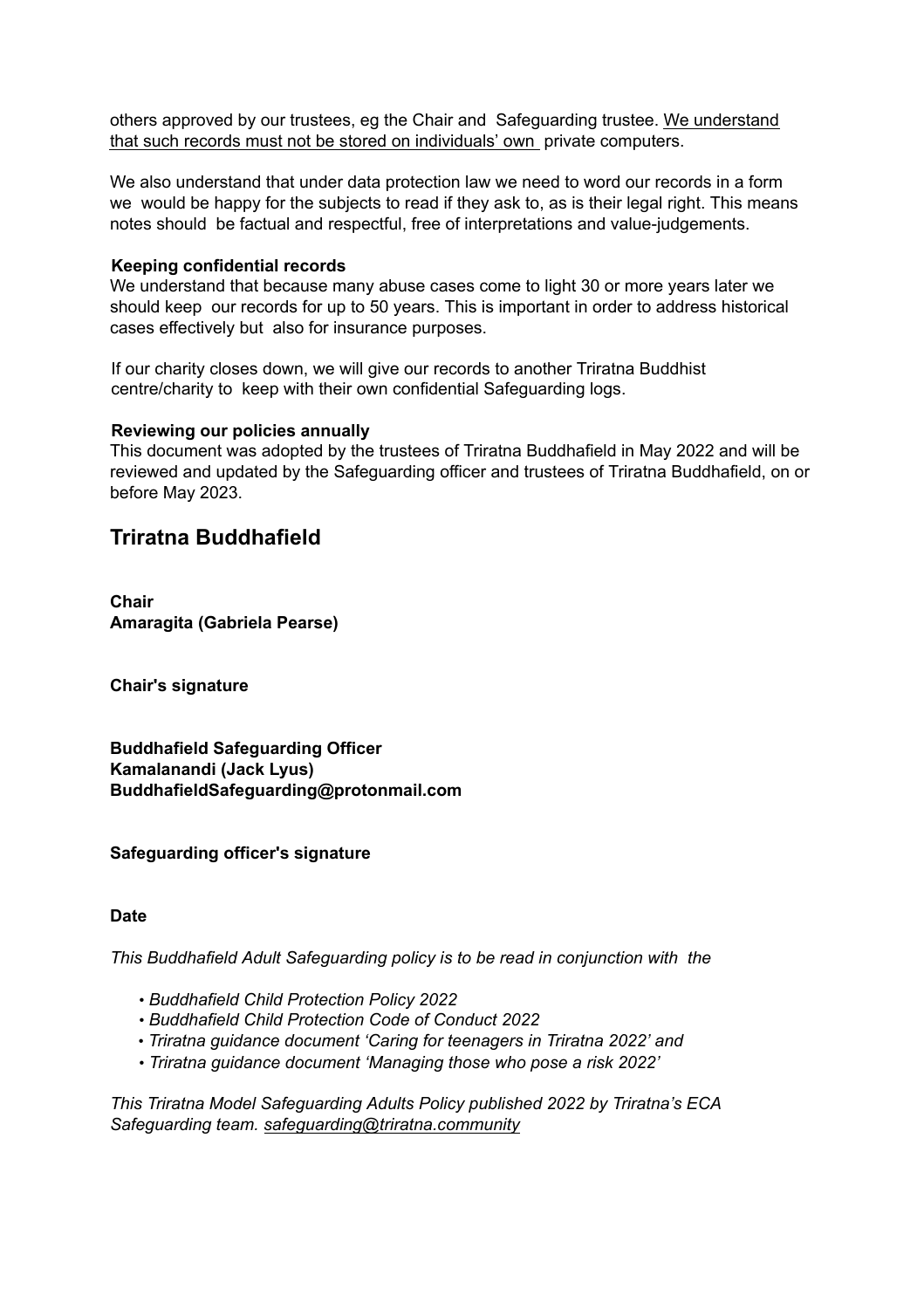# **Appendix 1 Definitions of abuse in adults**

In the UK we have a legal duty to prevent or address the following types of harm to adults who may be vulnerable or 'at risk'.

The list below also provides a guide as to the types of harm we should be alert to prevent or address in the case of all adults, as does the list at this link, from the Charity Commission for England and Wales https://www.gov.uk/guidance/safeguarding-duties-for-charity-trustees

As defined in the UK Care Act 2014, Safeguarding duties apply to an adult who is defined as vulnerable or 'at risk' because they

- have need for care and support (whether or not the local authority is meeting any of those needs) and;
- are experiencing, or at risk of, abuse or neglect; and
- as a result of those care and support needs are unable to protect themselves from either the risk of, or the experience of abuse or neglect.

**Physical abuse** – including assault, hitting, slapping, pushing, misuse of medication, restraint or inappropriate physical sanctions.

**Domestic violence** – including psychological, physical, sexual, financial, emotional abuse; so called 'honour-based' violence.

**Sexual abuse** – including rape, indecent exposure, sexual harassment, inappropriate looking or touching, sexual teasing or innuendo, sexual photography, subjection to pornography or witnessing sexual acts, indecent exposure and sexual assault or sexual acts to which the adult has not consented or was pressured into consenting.

**Psychological abuse** – including emotional abuse, threats of harm or abandonment, deprivation of contact, humiliation, blaming, controlling, intimidation, coercion, harassment, verbal abuse, cyber bullying, isolation or unreasonable and unjustified withdrawal of services or supportive networks.

**Financial or material abuse** – including theft, fraud, internet scamming, coercion in relation to an adult's financial affairs or arrangements, including in connection with wills, property, inheritance or financial transactions, or the misuse or misappropriation of property, possessions or benefits.

**Modern slavery** – encompasses slavery, human trafficking, forced labour and domestic servitude. Traffickers and slave masters use whatever means they have at their disposal to coerce, deceive and force individuals into a life of abuse, servitude and inhumane treatment.

**Discriminatory abuse** – including forms of harassment, slurs or similar treatment; because of race, gender and gender identity, age, disability, sexual orientation or religion.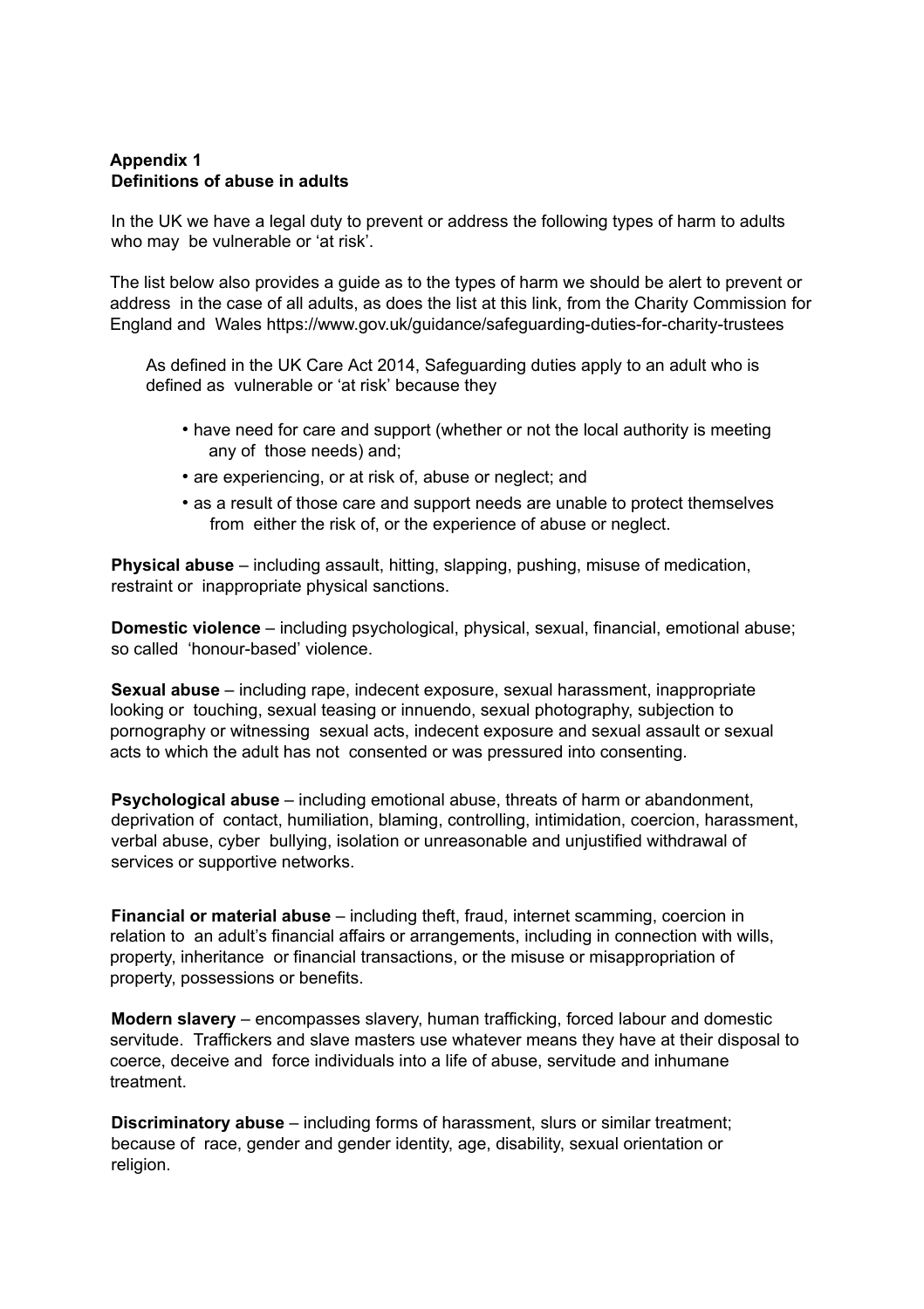**Organisational abuse** – including neglect and poor care practice within an Institution or specific care setting such as a hospital or care home, for example, or in relation to care provided in one's own home. This may range from one off incidents to on-going ill-treatment. It can be through neglect or poor professional practice as a result of the structure, policies, processes and practices within an organisation.

**Neglect and acts of omission** – including ignoring medical, emotional or physical care needs, failure to provide access to appropriate health, care and support or educational services, the withholding of the necessities of life, such as medication, adequate nutrition and heating.

**Self-neglect** – this covers a wide range of behaviour neglecting to care for one's personal hygiene, health or surroundings and includes behaviour such as hoarding. Incidents of abuse may be one-off or multiple, and affect one person or more.

# **Appendix 2 Signs of abuse in adults**

# **Physical abuse**

- History of unexplained falls, fractures, bruises, burns, minor injuries.
- Signs of under or over use of medication and/or medical problems left unattended.
- Any injuries not consistent with the explanation given for them
- Bruising and discolouration particularly if there is a lot of bruising of different ages and in places not normally exposed to falls, rough games etc.
- Recurring injuries without plausible explanation
- Loss of hair, loss of weight and change of appetite
- Person flinches at physical contact &/or keeps fully covered, even in hot weather;

• Person appears frightened or subdued in the presence of a particular person or people

# **Domestic violence**

- Unexplained injuries or 'excuses' for marks or scars
- Controlling and/or threatening relationship including psychological, physical, sexual, financial, emotional abuse; so called 'honour-based' violence and Female Genital Mutilation.

# **Sexual abuse**

- Pregnancy in a woman who lacks mental capacity or is unable to consent to sexual intercourse
- Unexplained change in behaviour or sexually explicit behaviour
- Torn, stained or bloody underwear and/or unusual difficulty in walking or sitting
- Infections or sexually transmitted diseases
- Full or partial disclosures or hints of sexual abuse:
- Self-harming
- Emotional distress
- Mood changes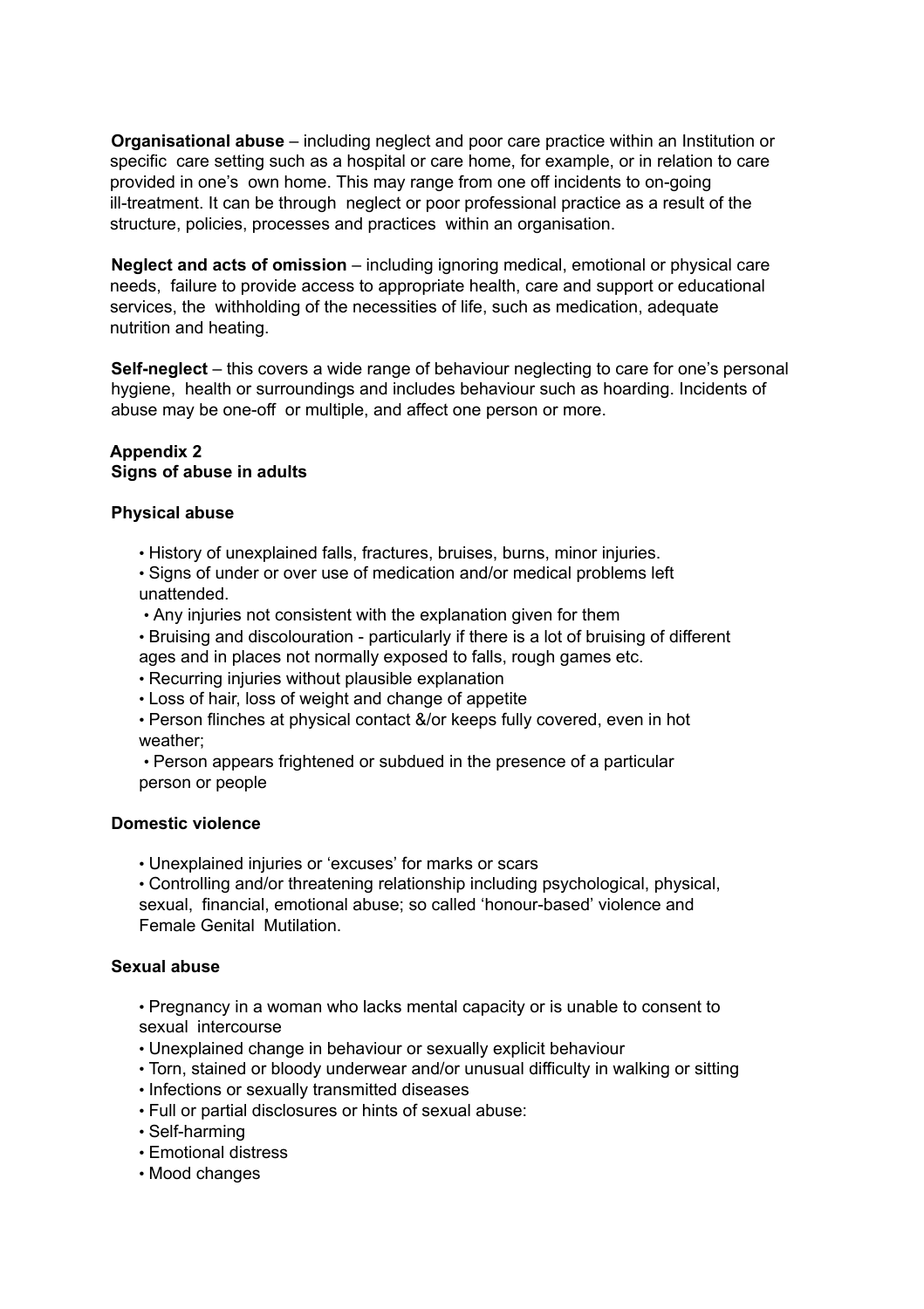- Disturbed sleep patterns
- Psychological abuse
- Alteration in psychological state e.g. withdrawn, agitated, anxious,

tearful

- Intimidated or subdued in the presence of a carer
- Fearful, flinching or frightened of making choices or expressing wishes
- Unexplained paranoia
- Changes in mood, attitude and behaviour, excessive fear or anxiety
- Changes in sleep pattern or persistent tiredness
- Loss of appetite
- Helplessness or passivity
- Confusion or disorientation
- Implausible stories and attention seeking behaviour
- Low self-esteem

# **Financial or material abuse**

- Disparity between assets and living conditions
- Unexplained withdrawals from accounts or disappearance of financial documents or loss of money
- Sudden inability to pay bills, getting into debt
- Carers or professionals fail to account for expenses incurred on a person's behalf
- Recent changes of deeds or title to property
- Missing personal belongings
- Inappropriate granting and / or use of Power of Attorney

# **Modern slavery**

- Physical appearance; unkempt, inappropriate clothing, malnourished
- Movement monitored, rarely alone, travel early or late at night to facilitate working hours
- Few personal possessions or ID documents
- Fear of seeking help or trusting people

#### **Discriminatory abuse**

- Inappropriate remarks, comments or lack of respect
- Poor quality, or avoidance of, care
- Low self-esteem
- Withdrawn
- Anger
- Person puts themselves down in terms of their gender or sexuality
- Abuse may be observed in conversations or reports by the person of how they perceive themselves

#### **Institutional Abuse**

- Low self-esteem
- Withdrawn
- Anger
- Person puts themselves down in terms of their gender or sexuality